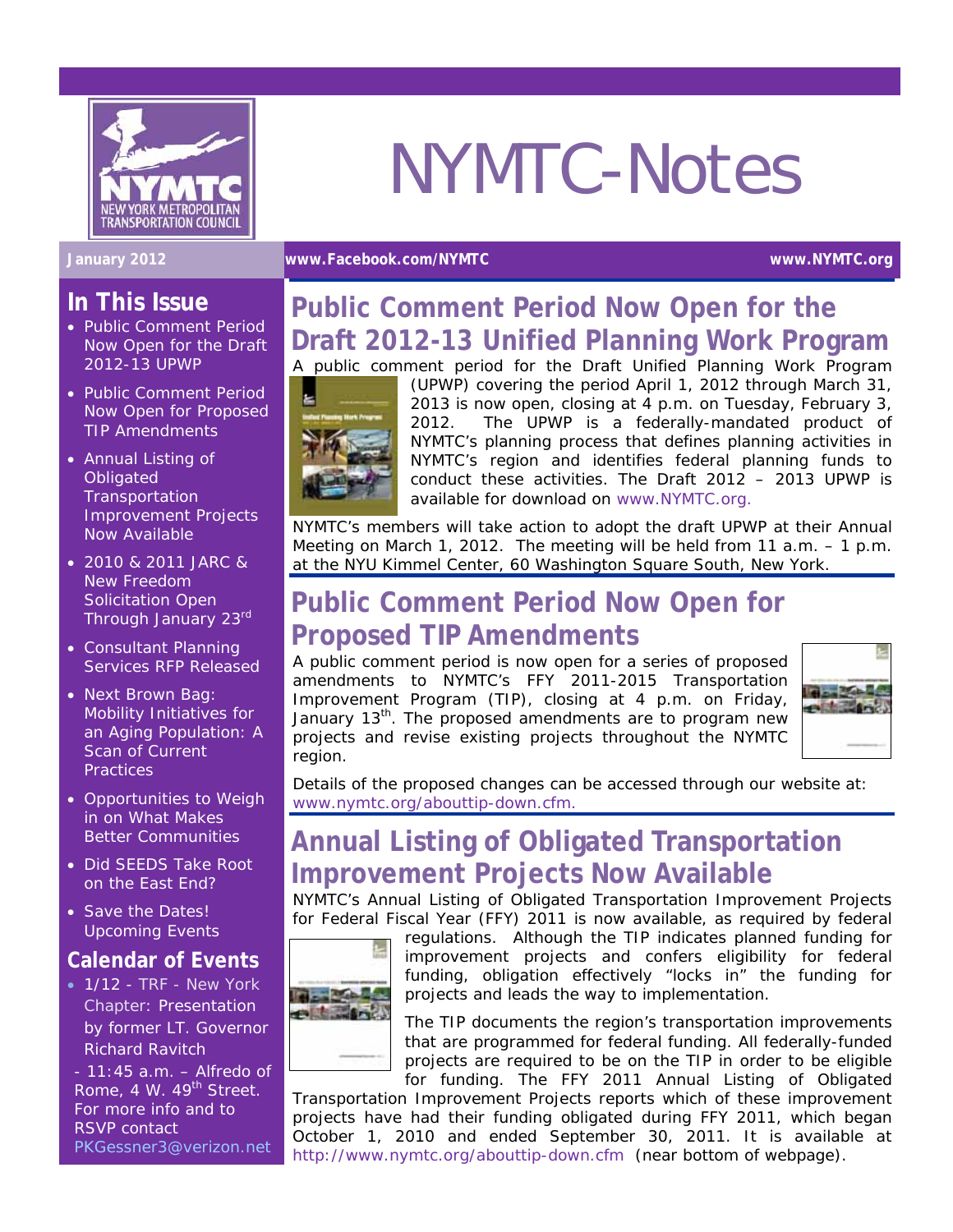- $1/12$  NY Academy of Sciences: Energy for the Next 20 Years  $-6:30 - 8:30$  p.m.  $-7$ World Trade Center 250 Greenwich Street, 40th floor. For more information and to register go to [http://tinyurl.com/NYAS](http://tinyurl.com/NYAS-Energy-Event) [-Energy-Event](http://tinyurl.com/NYAS-Energy-Event)
- $\bullet$  1/18 Brown Bag: Mobility Initiatives for an Aging Population: A Scan of Current **Practices**

- 12:00 noon NYMTC, 199 Water Street, 22<sup>nd</sup> floor, NYC. RSVP to 212.383.7258 or

[griederer@dot.state.ny.](mailto:griederer@dot.state.ny.us) [us.](mailto:griederer@dot.state.ny.us) This meeting will be available as a webinar. For more information and to register go to [www.nymtc.org,](http://www.nymtc.org/) Calendar of Events.

- 1/18 Pre-Proposal Conference for Consultant Planning Services RFP - 2 p.m. NYMTC, 199 Water Street, 22<sup>nd</sup> floor, NYC. RSVP to 212.383.2414 or [iapdiroglu@dot.state.ny](mailto:iapdiroglu@dot.state.ny.us) [.us](mailto:iapdiroglu@dot.state.ny.us)
- SCI Town Hall Meetings: 1/23, 1/26, 1/31, 2/7. See article for more information.

• 2/23- PFAC Meeting - 1:15 p.m. NYMTC, 199 Water Street, 22<sup>nd</sup> floor, NYC. RSVP to [amiles](mailto:amiles-cole@dot.state.ny.us)[cole@dot.state.ny.us](mailto:amiles-cole@dot.state.ny.us).

## **2010 & 2011 JARC & New Freedom Solicitation Open Through January 23rd**

NYMTC invites not-for-profit organizations, state and local government agencies, public authorities, public and private operators of public

transportation services and federally-recognized tribal governments to apply for Job Access Reverse Commute (JARC) and New Freedom funding administered by the Federal Transit Administration. Applications must be received electronically by 4 pm on January 18, 2012. Applications from eligible applicants will be reviewed and evaluated by NYMTC's member agencies.



Applications and overview guidance for the JARC program are available at [www.nymtc.org/project/PTHSP/jarc5316.html.](http://www.nymtc.org/project/PTHSP/jarc5316.html)

Applications and overview guidance for New Freedom are available at [www.nymtc.org/project/PTHSP/freedom5317.html.](http://www.nymtc.org/project/PTHSP/freedom5317.html)

# **Consultant Planning Services RFP Released**

NYMTC, through the resulting contracts to be held by the New York State



Department of Transportation, is releasing an RFP seeking to retain at least three but no more than five responsive, responsible and fully qualified Planning Consultants or Teams of Planning Consultants under an FHWA-funded, FTA-funded and potentially New York State-funded planning services term-type agreement for Consultant

Planning Services.

Please note the following dates and deadlines:

January 18, 2012: Pre-Proposal Conference will be held in NYMTC's offices at 2:00 PM

January 20, 2012: Deadline for questions about the RFP is 4:00 PM January 24, 2012: Date when answers to questions will be released February 2, 2012: Deadline for the submission of proposals is 2:00 PM

For more information contact [Ismet Apdiroglu.](mailto:iapdiroglu@dot.state.ny.us) To access the RFP go to http://tinyurl.com/NYMTC-PSA3-RFP

# **Next Brown Bag: Mobility Initiatives for an Aging Population: A Scan of Current Practices**

NYMTC's next Brown Bag, to be held in NYMTC's offices on January 18<sup>th</sup> at

12 noon, will focus on *Mobility Initiatives For An Aging Population: A Scan of Current Practices,* which sets out to identify current mobility issues of older adults and examines innovative solutions in transportation, mobility and accessibility for an aging population. A total of 17 current practices or case studies are examined, eleven of which are in the United States. They address safety,



accessibility and transportation choice to enhance mobility. This presentation, by Jack Schmidt, Director, Transportation Division, New York City Department of City Planning, will focus on the results of the case studies and their applicability in New York City.

This presentation may be attended in person or via webinar. For more information and to register go to<http://tinyurl.com/1-18-2012-NYMTC-BB>.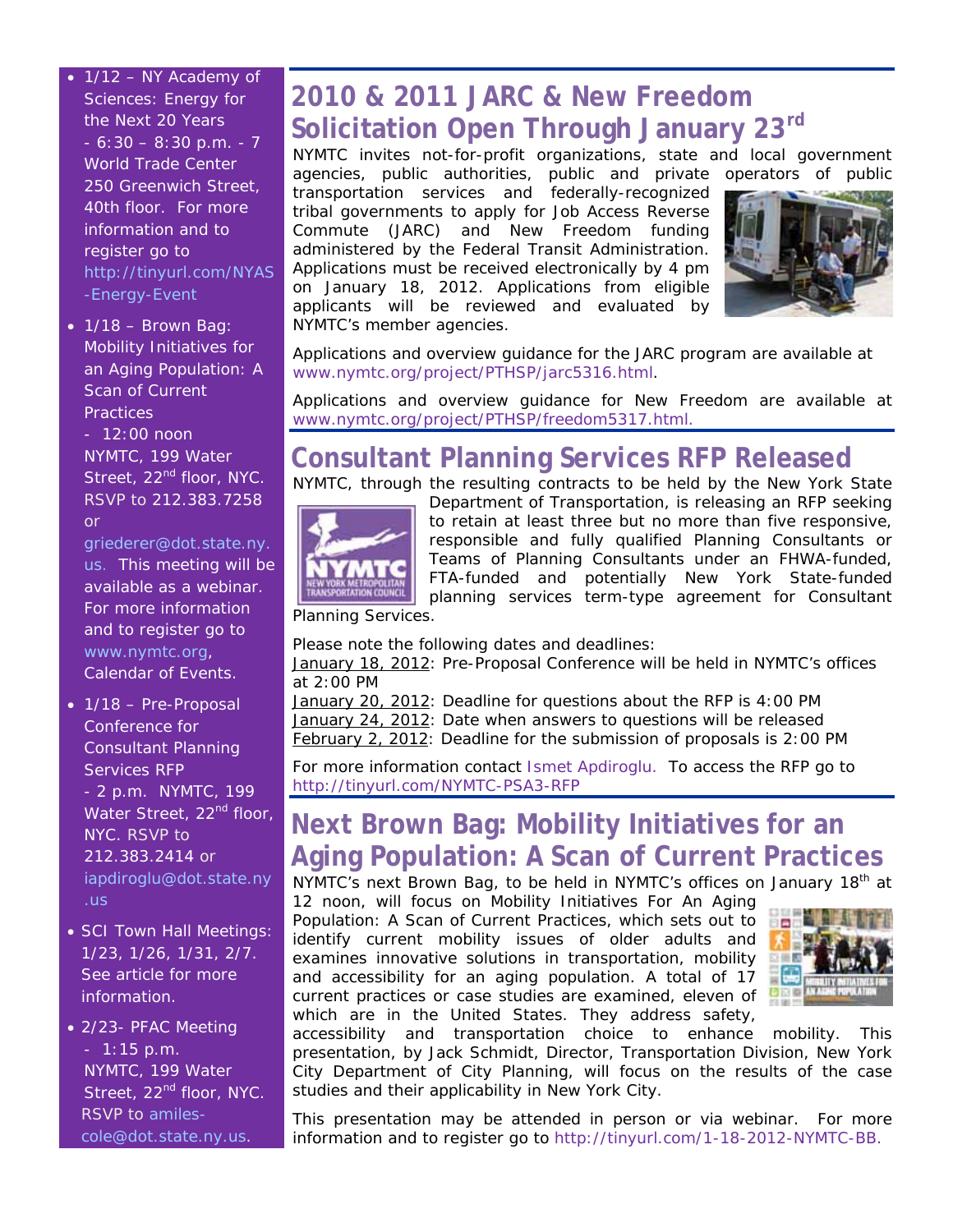NYMTC is a regional council of governments that provides a collaborative transportation planning forum as the metropolitan planning organization for New York City, Long Island and the lower Hudson Valley.

### **NYMTC Council Members**

#### **Voting Members**

- Joan McDonald, New York State DOT Commissioner and NYMTC co-chair
- Edward P. Mangano, Nassau County Executive and NYMTC co-chair
- Amanda Burden, Director, New York City Department of City Planning
- Janette Sadik-Khan, Commissioner, New York City Department of **Transportation**
- Joseph Lhota, Chairman, Metropolitan **Transportation** Authority
- MaryEllen Odell, Putnam County Executive
- C. Scott Vanderhoef, Rockland County Executive
- Steve Bellone, Suffolk County Executive
- Rob Astorino, Westchester County **Executive**

## **Freight Villages Public Information Session A Success**

More than two dozen people attended NYMTC's November 7th Public

Information Session on *Freight Villages – Moving toward the next RTP*.The meeting kicked off a new series of public information sessions as NYMTC begins the development process for the next Regional Transportation Plan.

The session focused on the completion of NYMTC's Feasibility of Freight Villages in the NYMTC Region, as it relates to the Regional Freight Plan component of the next RTP. Included in the discussion was an overview





of how freight moves into, out of and within the region, along with the goals set forth in the previous Regional Freight Plan, as well as next steps for the development of the next Plan. A lively Q&A with the audience included some suggestions for additional considerations of goals and activities as the planning process moves forward.

The presentation is available for download at [http://tinyurl.com/Freight-](http://tinyurl.com/Freight-Village-Public-Info)[Village-Public-Info](http://tinyurl.com/Freight-Village-Public-Info)**.** 

## **Opportunities to Weigh in on What Makes Better Communities**

Following on the heels of successful town hall meetings in Mineola and Stamford, upcoming forums will allow the public to weigh in on what makes

better communities, and to comment on the efforts of the New York-Connecticut Sustainable Communities Initiative, a partnership between the federal government and 17 cities, counties and organizations in New York and Connecticut. This series of town hall meetings will allow the partnership to get input for a three-year effort to improve jobs, housing, transportation and the environment. For a full description of the initiative, go to [sustainablenyct.org.](http://sustainablenyct.org/) NYMTC is pleased to be a part of



this effort and invites the public to attend and participate in these upcoming forums:

#### **Monday, January 23, 2012**

Bronx County Town Hall Meeting, Fordham University, Walsh Library on the Rose Hill Campus, Bronx, NY 10458. 6pm – 8pm

#### **Thursday, January 26, 2012**

Bridgeport Town Hall, Housatonic Community College, 900 Lafayette Blvd., Bridgeport, CT 06604. 6pm – 8:30pm

#### **Tuesday, January 31, 2012**

Suffolk County Town Hall, Dennison Building, 100 Veterans Hwy, Hauppauge, NY 11788. 7pm–9pm

#### **Tuesday, February 7, 2012**

Queens County Town Hall, York College Performing Arts Center 45 Guy R. Brewer Blvd, Jamaica, NY 11451. 6pm – 8pm

More events are coming across the region, and we'd like you to be there. To sign up for updates on this project, or to get more information about the events and the project, please visit [www.sustainablenyct.org/events/](http://www.sustainablenyct.org/events/)